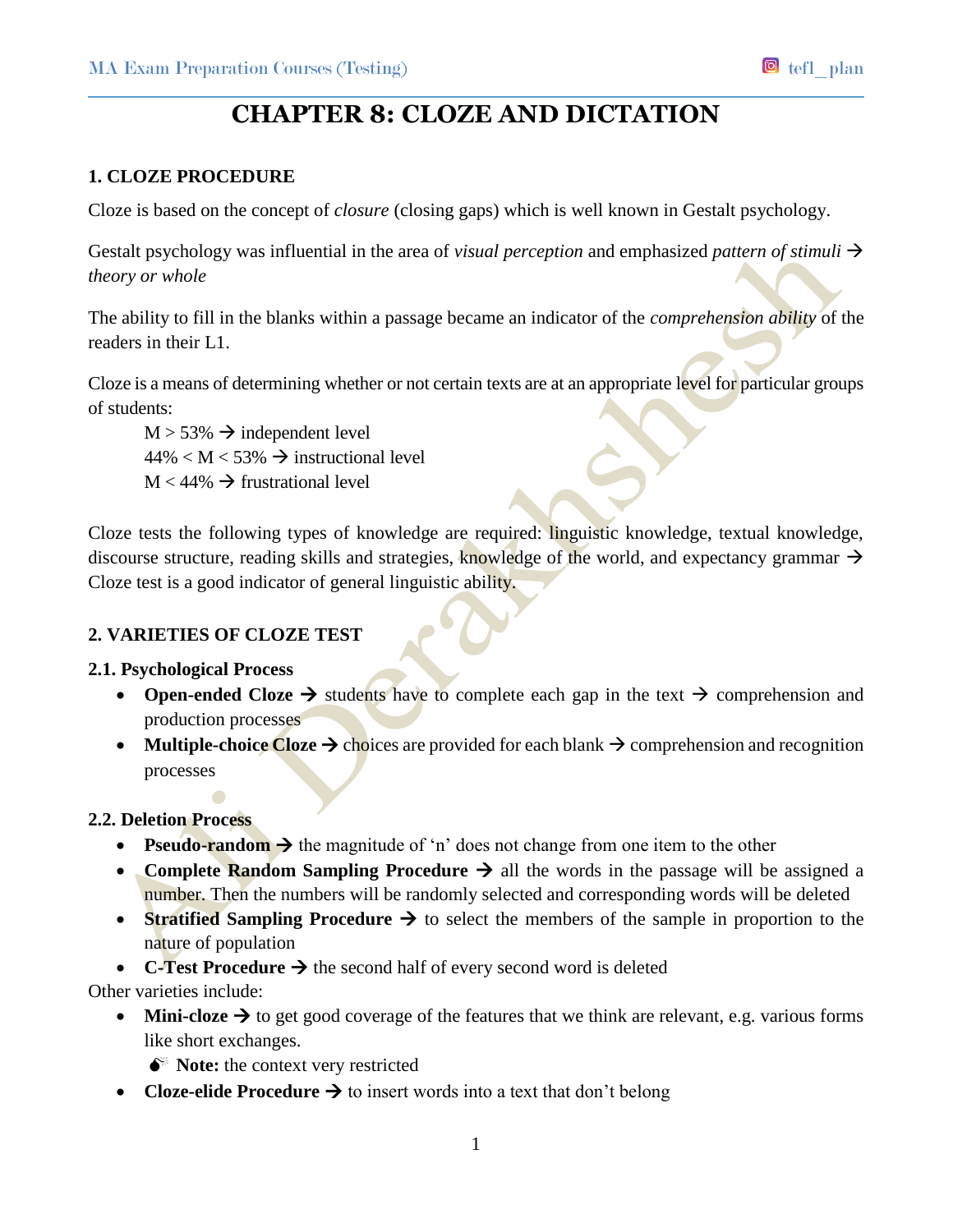- **Conversational cloze**  $\rightarrow$  to measure overall ability to reflect oral as well as written ability, we can use passages which represent spoken language
- **Summary cloze**  $\rightarrow$  a reading passage is summarized by the tester, and then gaps are left in the summary for completion by the candidate

## **3. SCORING A CLOZE TEST**

#### **3.1. Exact Word Method**

Only originally deleted words are considered correct responses and given credit if reproduced by the testees

 $\bullet^*$  **Note:** the most objective method

## **3.2. Acceptable Word Method**

A given blank can be filled by words synonymous to the originally deleted word

## **3.3. Weighted Response Method**

Developed from the acceptable word method when some of the responses seem to be more appropriate than others. Thus different words receive varying degrees of credit.

• **Clozentropy** is the most famous weighted response which uses the relative frequency of responses to weigh them through complex mathematical computations.

# **4. CLOZE TASK**

The theory behind the cloze procedure emphasizes the naturalness of the language by utilizing some sort of randomization procedure in deleting the words ≠ cloze tasks do not meet the *naturalness* criterion and thus don't qualify as test device

# **5. DICTATION**

The integrated skills involved in tests of dictation include careful listening, reproduction in writing of what is heard, auditory discrimination, the auditory memory span, spelling, the recognition of sound segments, a familiarity with the grammatical and lexical patterning of the language, and overall textual comprehensions  $\rightarrow$  Dictation is a good indicator of general linguistic ability

The difficulty of a dictation can be easily manipulated by

- the overall speed of presenting the materials,
- the length of the word groups (or **bursts**, as they are technically called) presented between the pauses,
- the number of times the material is presented,
- the complexity of the discourse, grammar, and vocabulary used in the passage.